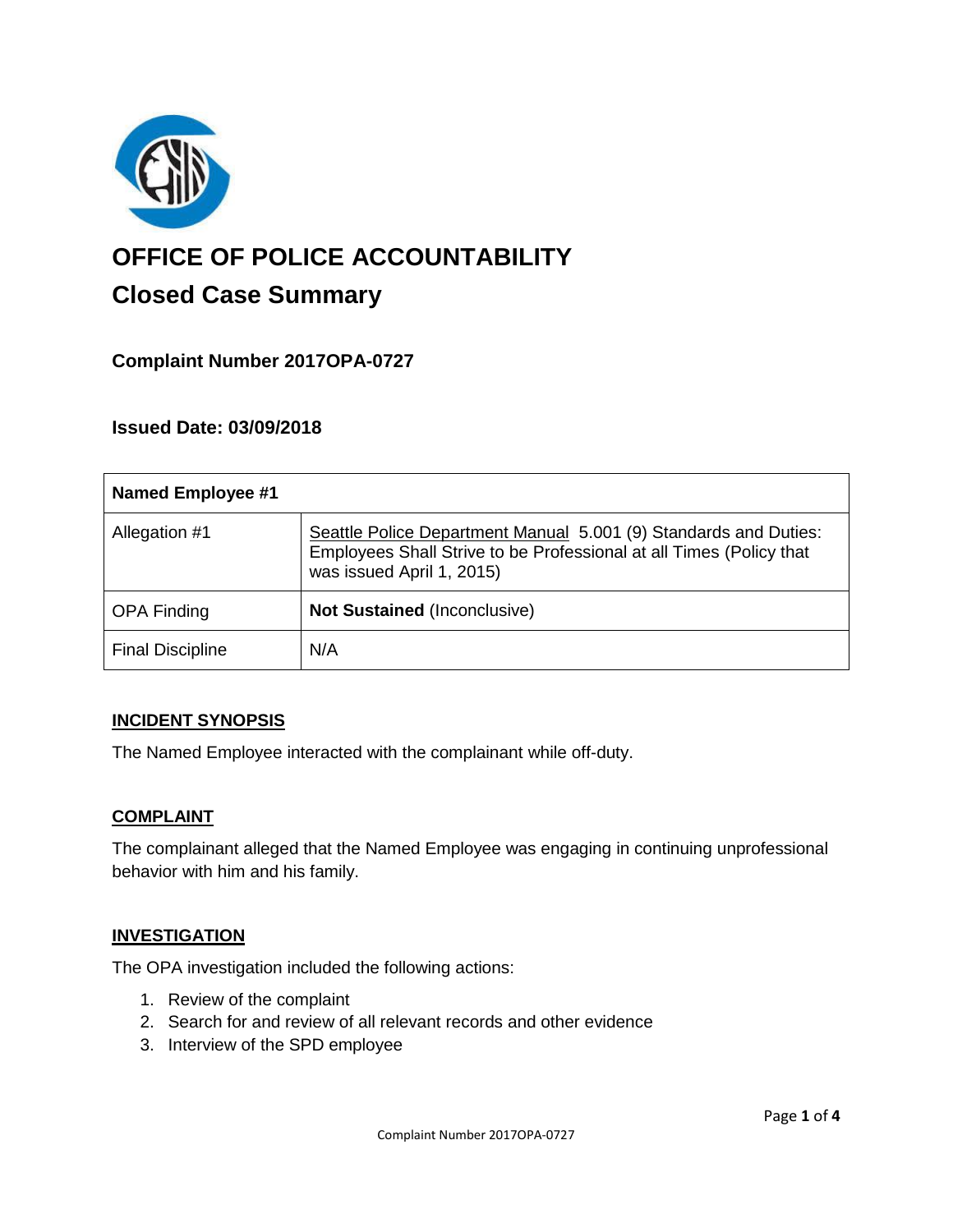#### **ANALYSIS AND CONCLUSION**

This complainant alleged that Named Employee #1 made insulting comments towards the complainant's wife. The complainant's wife had filed a previous OPA complaint against Named Employee #1 contending that he acted like he was "on duty," while in the neighborhood. That complaint was handled as a Supervisor Action [meaning that it was referred to and handled by NE#1's chain of command and did not result in a sustained finding or discipline].

The sum and substance of the complaint in this case was that, on the date in question, the complainant and his son were talking with Named Employee #1 and another neighbor, when Named Employee #1 told the complainant that his wife "looked like Kermit the Frog and she needed to get her teeth fixed." The complainant stated that he did not understand the comment and asked Named Employee #1 to repeat it, which Named Employee #1 did. The complainant asked Named Employee #1 if he would repeat the comment on camera and Named Employee #1 said he would. However, when the complainant returned with his phone to record the comment, Named Employee #1 had already returned to his residence. The complainant stated that he then spoke with the neighbor, who indicated that the comment was about the complainant's wife not the complainant, in an apparent attempt to de-escalate the situation. None of the above was captured on video. The complainant's wife also told OPA that Named Employee #1 had been saying negative things behind her back.

The neighbor, as well as two other civilian witnesses all indicated that the complainant was the genesis of much of the conflict in the neighborhood. All three indicated that the complainant initiated negative interactions with neighbors, including Named Employee #1. The other two witnesses did not hear the Kermit the Frog comment. The neighbor denied hearing the Kermit the Frog comment, which, as explained below, was inconsistent with Named Employee #1's recollection of the incident. This discrepancy raised question as to the credibility of the neighbor's account.

These witnesses stated that, unlike the complainant, Named Employee #1 did not initiate any of their conflicts. The neighbor stated that Named Employee #1 was helpful to others in the neighborhood, had never threatened or harassed anyone, and was not the cause of the problems with the complainant's family. One of the witnesses said that Named Employee #1 was nice and professional and did not start any disputes with the complainant's family. The other witness also described Named Employee #1 as well behaved in the neighborhood.

Named Employee #1 told OPA that he had long standing issues with the complainant's family. Named Employee #1 indicated that these issues were largely initiated by the complainant. Named Employee #1 said that the complainant also had a negative relationship with the neighbor and, because he viewed Named Employee #1 as being friends with the neighbor, the complainant also did not like Named Employee #1. The problem between the complainant and the neighbor stemmed from the complainant's wife's dislike of the neighbor's cat. Named Employee #1 further explained that, at one point, he called 911 on the complainant and his wife because he believed that they may have been involved in a domestic incident. Named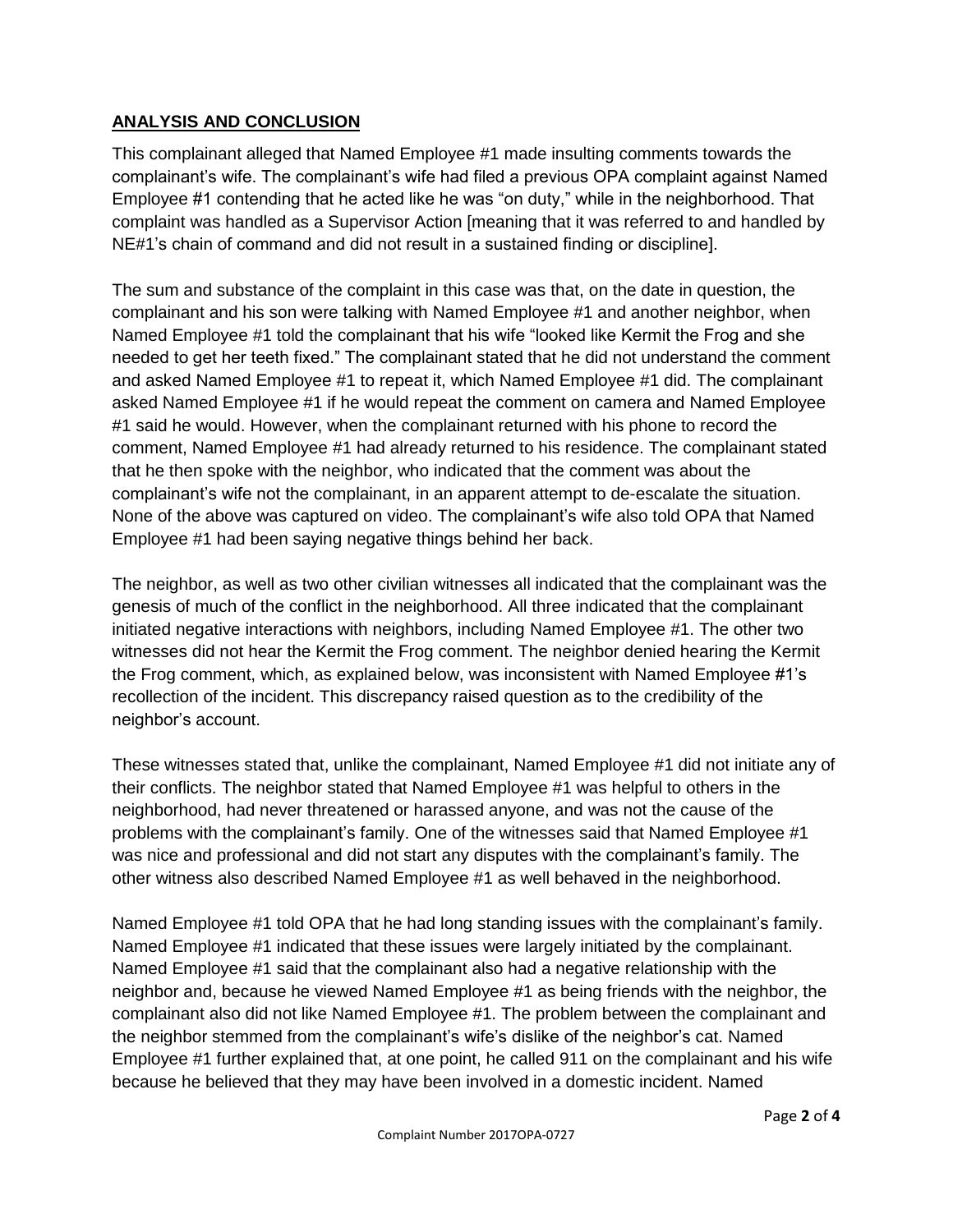Employee #1 stated that he did not call 911 due to his negative relationship with the complainant, but because he was a mandatory reporter. Named Employee #1 believed that this worsened the relationship between him and the complainant's family.

On the date in question, Named Employee #1 stated that the complainant was acting confrontationally towards him and the neighbor. Named Employee #1 contended that he asked the complainant to tell his wife to stop calling Named Employee #1's work. OPA asked Named Employee #1 whether this was meant to dissuade a civilian from filing OPA complaints against him and Named Employee #1 said no. He indicated that he was simply frustrated about negative things being said and reported about him.

Named Employee #1 asserted that he called the complainant Kermit the Frog because of the complainant's deep voice, but indicated that he may have referred to the complainant's wife as Kermit the Frog. Named Employee #1 stated that he was mad about the interaction. Named Employee #1 admitted that this statement was "probably not" appropriate.

SPD Policy 5.001-POL-9 requires that SPD employees "strive to be professional at all times." The policy further instructs that "employees may not engage in behavior that undermines public trust in the Department, the officer, or other officers." (SPD Policy 5.001-POL-9.)

At his OPA interview, Named Employee #1's Guild representative objected to this investigation on several bases, including that Named Employee #1 was off-duty and not holding himself out as a police officer when he allegedly made the statements at issue. To be clear, that fact was immaterial and was not a bar to OPA's investigation or, for that matter, the imposition of discipline if warranted. Named Employee #1 is a police officer 24 hours and day and seven days a week. He is held to a higher standard due to his employment and is responsible for conducting himself accordingly even when off duty.

Ultimately, the exact nature of what Named Employee #1 said to the complainant was unclear, as was who was at fault for their negative interaction on that date. The OPA Director agreed with Named Employee #1 that his statement to the complainant regarding Kermit the Frog was inappropriate. Moreover, with regard to Named Employee #1's statement regarding telling the complainant's wife to stop calling his work, while the OPA Director took Named Employee #1's explanation at face value, it would be impermissible for a sworn employee to try to dissuade a civilian from filing an OPA complaint. However, given the lack of definitive information in the record, the limited knowledge and recollections of the witnesses, and the disputes of fact between the parties, the OPA Director was unsure that Named Employee #1's conduct rose to the level of a violation of SPD's professionalism policy.

The OPA Director noted that Named Employee #1 indicated that he intended to stay away from the complainant's family in the future. The Director would counsel him to do so. It was frustrating for OPA to be required to expend its limited resources on such matters, which seemed to be unnecessary and avoidable.